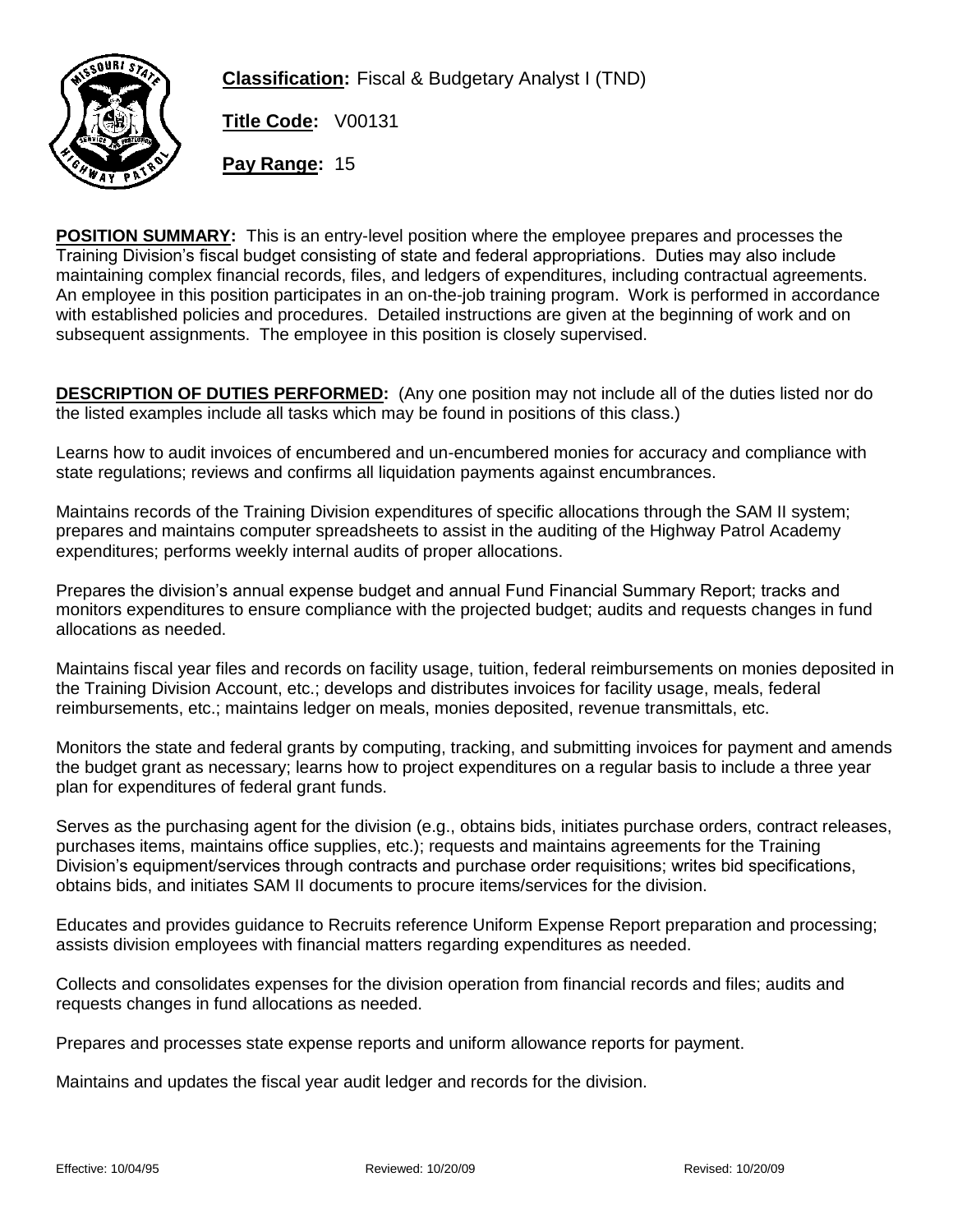Creates, revises and updates reports and/or worksheets utilizing spreadsheet, database and mainframe computer applications.

Maintains, verifies and updates manual ledgers and records; sorts, transports, files, and purges records and documents.

Operates office equipment (e.g., typewriter, calculator, copier, video terminal, personal computer, fax machine, telephone, printer, shredder, etc.).

Performs other related work as assigned.

**REQUIRED KNOWLEDGE, SKILLS, AND ABILITIES:** Some knowledge of modern office practices, procedures and equipment.

Some knowledge of auditing procedures, business management, filing bookkeeping principles and practices.

Ability to learn how to apply general bookkeeping principles in the recording of appropriations, encumbrances, and expenditures.

Ability to make arithmetical calculations with speed and accuracy.

Ability to maintain complex records and files.

Ability to verify documents produced and received and take proper steps to reconcile errors.

Ability to work with others and display team leadership.

Ability to produce a volume of work and meet predetermined deadlines.

Ability to organize and prioritize work effectively.

Ability to alphabetize, transport, file, and purge documents and records.

Ability to work independently with general supervision.

Skill in operating a calculator with a high degree of efficiency.

Ability to operate basic office equipment as detailed in the description of duties.

Ability to handle restricted and confidential information in a professional manner and maintain the information as such.

Ability to communicate in English clearly and concisely, both orally and in writing.

Ability to establish and maintain harmonious working relations with others.

Ability to work with material that may be of a sexual nature relating to criminal activity (e.g., written material, photographs, and/or verbal language, etc.).

Ability to work hours as assigned.